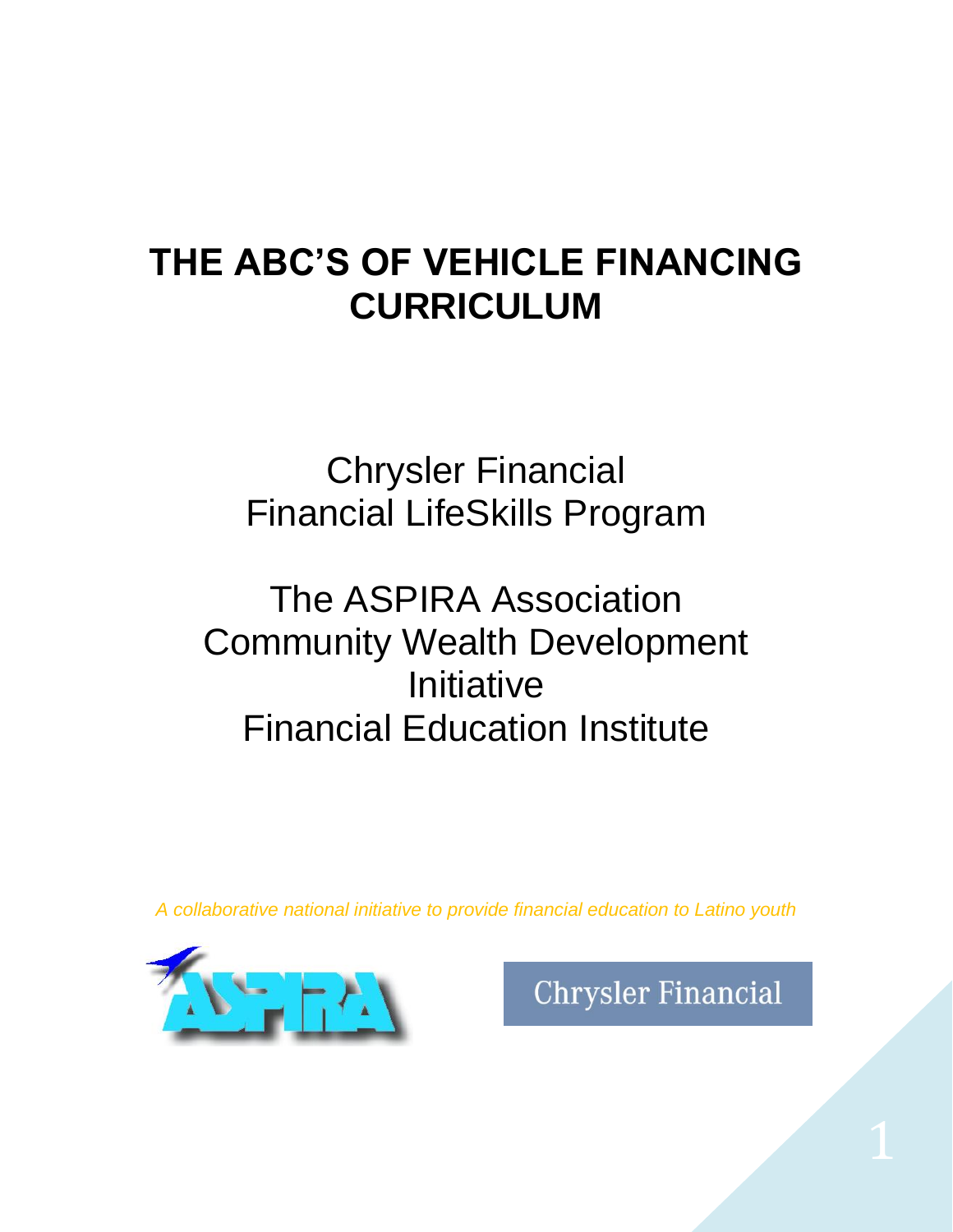# Table of Contents

| <b>Introduction</b> |                                                        |
|---------------------|--------------------------------------------------------|
| <b>Module 1</b>     | <b>Counting Your Money</b>                             |
| <b>Module 2</b>     | <b>Opening a Bank Account</b>                          |
| <b>Module 3</b>     | <b>Establishing and Managing Credit</b>                |
| <b>Module 4</b>     | <b>Getting Ready to Buy a Vehicle</b>                  |
| <b>Module 5</b>     | <b>Getting a Vehicle Loan</b>                          |
| <b>Module 6</b>     | Keeping Your Vehicle and Managing<br><b>Your Money</b> |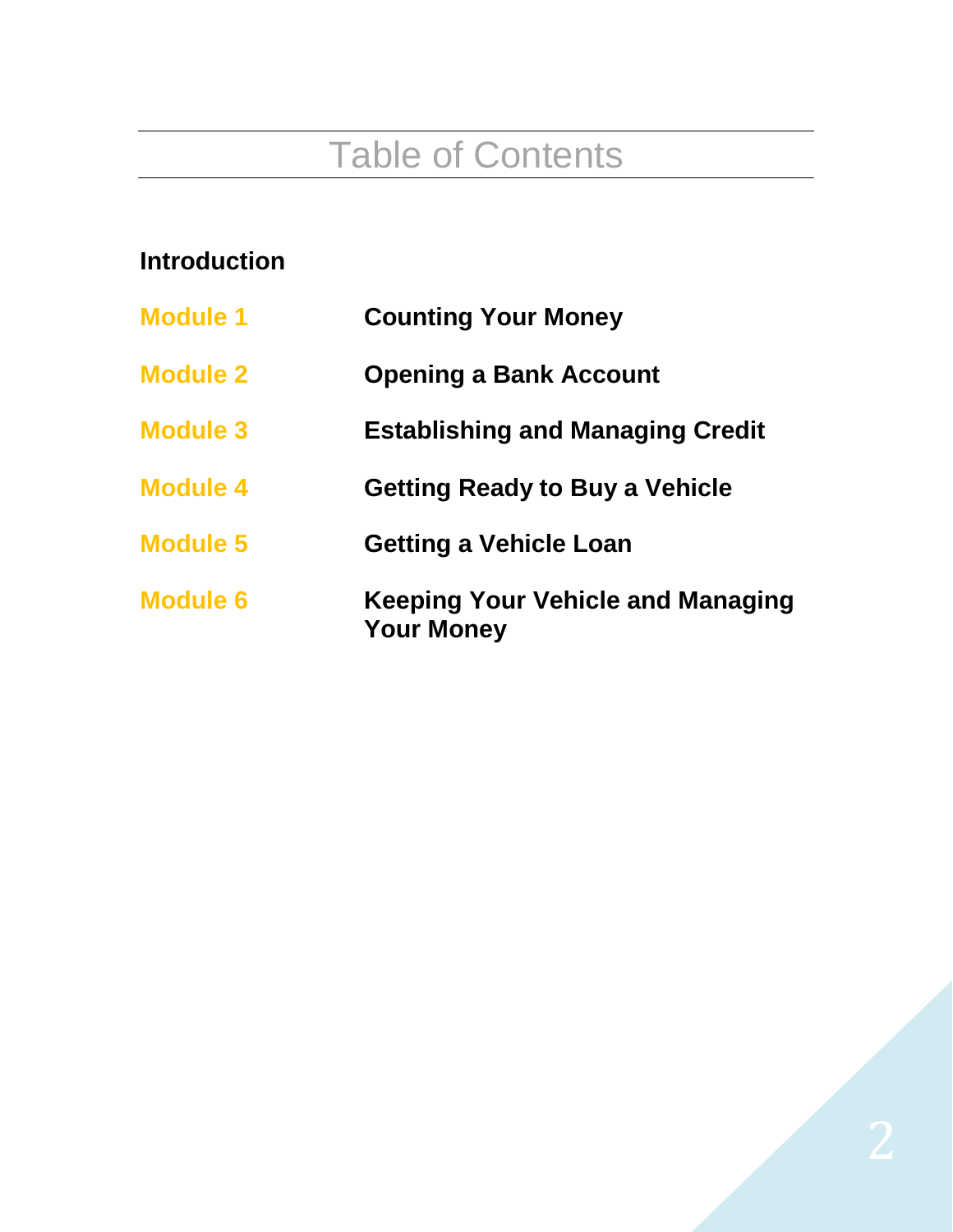# Introduction

#### **THE ASPIRA ASSOCIATION AND CHRYSLER FINANCIAL FINANCIAL LIFE SKILLS PROGRAM**

*The goal of the initiative is the expansion of a national model for financial education and the development and implementation of vehicle financing for Hispanic youth and their families.*

This project has been designed as a national model for the implementation of the bilingual vehicle financing curriculum entitled *"The ABC's of Vehicle Financing","El ABC de Financiamiento de Vehiculos*" designed for inner-city minority and underrepresented youth and their families. The proposed program goal will be accomplished by implementing the following program objectives:

- Increase awareness and understanding of mostly urban, low-income Hispanic youth of the importance of good credit and saving;
- Disseminate bilingual information, resources and effective strategies for  $\bullet$ vehicle financing; and
- Disseminate a national train-the-trainer model for program volunteers,  $\bullet$ academic counselors and teachers;

This project is possible through the collaborative relationship between the ASPIRA Association and Chrysler Financial.

#### The ASPIRA Association

The ASPIRA Association, a 501(C)3 organization is a national Hispanic organization dedicated to developing the educational and leadership capacity of Latino youth and their families. Since 1961, ASPIRA has been working at the grass-roots level to provide programs that encourage Latino students to stay in school, prepare them to succeed in the educational arena, develop their leadership skills and to serve their community. For more information about ASPIRA please visit [http://www.aspira.org](http://www.aspira.org/)

In the most recent years, the ASPIRA Association has established its Community Wealth Education Initiative (CWDI). The CWDI is a major institutional milestone for ASPIRA. We are committed through this effort to create the next generation of Latino entrepreneurs to increase home ownership and financial literacy among our families, to generate wealth in our communities and to develop the organizational capacity not only at ASPIRA communities, but also among all Latino community organizations aimed to increase our sustainability for the betterment and expansion of our community services. In this effort we are joined by our strategic partners like Chrysler Financial, who are committed to this endeavor.